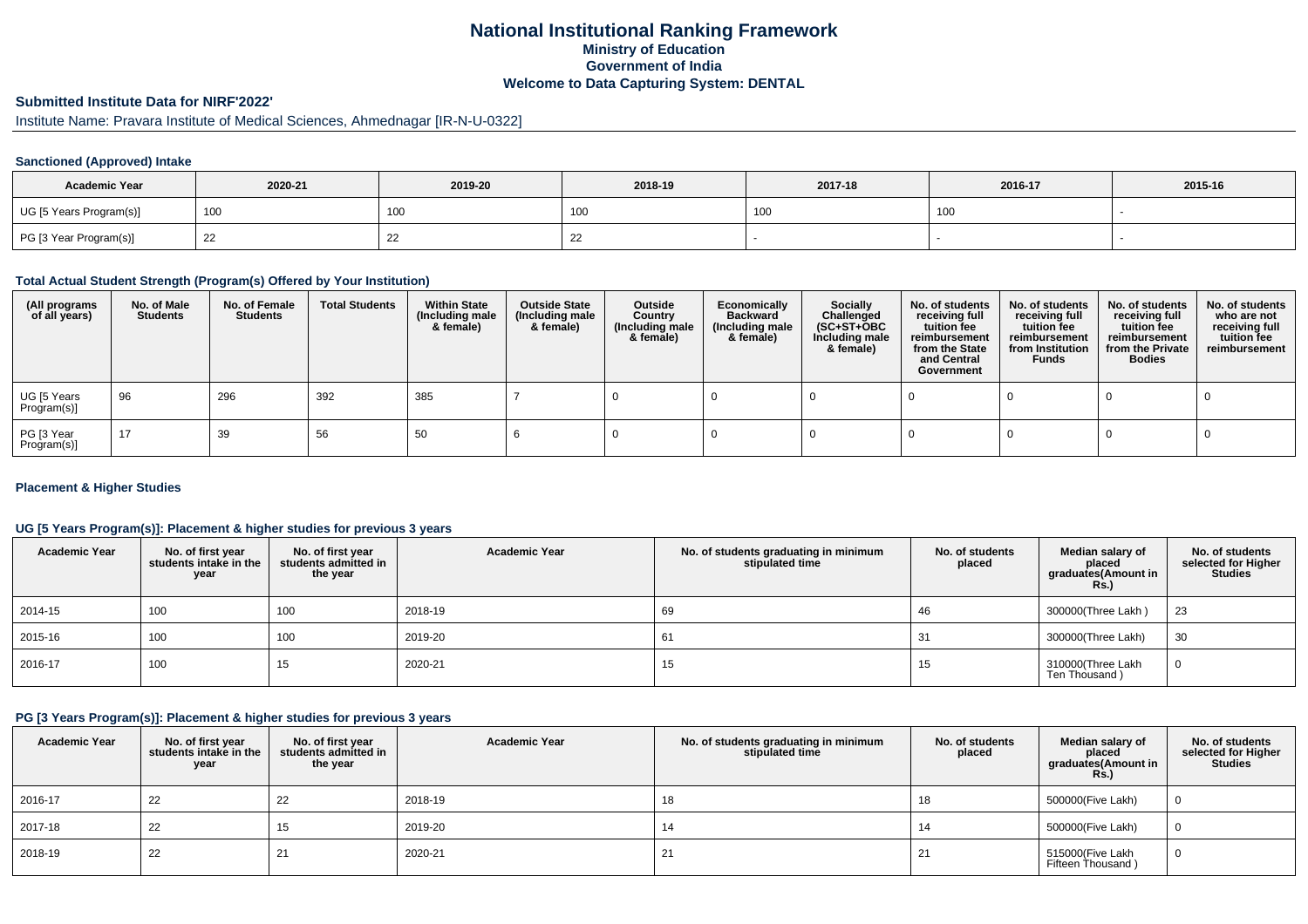#### **Ph.D Student Details**

| Ph.D (Student pursuing doctoral program till 2020-21 Students admitted in the academic year 2020-21 should not be entered here.) |         |                                                                 |         |  |  |  |  |
|----------------------------------------------------------------------------------------------------------------------------------|---------|-----------------------------------------------------------------|---------|--|--|--|--|
| <b>Total Students</b>                                                                                                            |         |                                                                 |         |  |  |  |  |
| Full Time                                                                                                                        |         |                                                                 |         |  |  |  |  |
| Part Time                                                                                                                        |         |                                                                 |         |  |  |  |  |
| No. of Ph.D students graduated (including Integrated Ph.D)                                                                       |         |                                                                 |         |  |  |  |  |
|                                                                                                                                  | 2020-21 | 2019-20                                                         | 2018-19 |  |  |  |  |
| Full Time                                                                                                                        |         |                                                                 |         |  |  |  |  |
| Part Time                                                                                                                        |         |                                                                 |         |  |  |  |  |
|                                                                                                                                  |         | No. of students Graduating in Super Speciality program (DM/MCH) |         |  |  |  |  |
| 2020-21                                                                                                                          | 2019-20 | 2018-19                                                         |         |  |  |  |  |

### **Financial Resources: Utilised Amount for the Capital expenditure for previous 3 years**

| Academic Year                                                                                        | 2020-21                                                                 | 2019-20                                                                | 2018-19                                                                |  |  |  |  |  |
|------------------------------------------------------------------------------------------------------|-------------------------------------------------------------------------|------------------------------------------------------------------------|------------------------------------------------------------------------|--|--|--|--|--|
|                                                                                                      | <b>Utilised Amount</b><br><b>Utilised Amount</b>                        |                                                                        | <b>Utilised Amount</b>                                                 |  |  |  |  |  |
| Annual Capital Expenditure on Academic Activities and Resources (excluding expenditure on buildings) |                                                                         |                                                                        |                                                                        |  |  |  |  |  |
| Library                                                                                              | 2413710 (Twenty Four Lakhs Thirteen Thousand Seven<br>Hundreds Ten)     | 3701391 (Thirty Seven Lakhs One Thousand Three Hundreds<br>Ninety One) | 3355000 (Thirty Three Lakhs Fifty Five Thousands)                      |  |  |  |  |  |
| New Equipment for Laboratories                                                                       | 389384 (Three Lakhs Eighty Nine Thousand Three Hundreds<br>Eighty Four) | 625000 (Six Lakh Twenty Five Thousand)                                 | 210305 (Two Lakhs Ten Thousands Three Hundreds Five)                   |  |  |  |  |  |
| Other expenditure on creation of Capital Assets (excluding<br>expenditure on Land and Building)      | 48103 (Forty Eight Thousand One Hundred And Three)                      | 562185 (Five Lakhs Sixty Two Thousands One Hundred Eighty<br>Five)     | 1370431 (Thirteen Lakhs Seventy Thousands Four Hundreds<br>Thirty One) |  |  |  |  |  |

## **Financial Resources: Utilised Amount for the Operational expenditure for previous 3 years**

| Academic Year                                                                                                                                                                                   | 2020-21                                                                                | 2019-20                                                                                | 2018-19                                                                                   |  |  |  |  |
|-------------------------------------------------------------------------------------------------------------------------------------------------------------------------------------------------|----------------------------------------------------------------------------------------|----------------------------------------------------------------------------------------|-------------------------------------------------------------------------------------------|--|--|--|--|
|                                                                                                                                                                                                 | <b>Utilised Amount</b>                                                                 | <b>Utilised Amount</b>                                                                 | <b>Utilised Amount</b>                                                                    |  |  |  |  |
| <b>Annual Operational Expenditure</b>                                                                                                                                                           |                                                                                        |                                                                                        |                                                                                           |  |  |  |  |
| Salaries (Teaching and Non Teaching staff)                                                                                                                                                      | 69995157 (Six Crore Ninety Nine Lakhs Ninety Five Thousand<br>One Hundred Fifty Seven) | 98708954 (Nine Crore Eighty Seven Lakhs Eight Thousands<br>Nine Hundreds Fifty Four)   | 75236919 (Seven Crore Fifty Two Lakhs Thirty Six Thousands<br>Nine Hundreds Nineteen)     |  |  |  |  |
| Maintenance of Academic Infrastructure or consumables and<br>other running expenditures (excluding maintenance of hostels<br>and allied services, rent of the building, depreciation cost, etc) | 94123022 (Nine Crore Forty One Lakhs Twenty Three<br>Thousand Twenty Two)              | 62877709 (Six Crore Twenty Eight Lakhs Seventy Seven<br>Thousands Seven Hundreds Nine) | 63198989 (Six Crore Thirty One Lakhs Ninety Eight Thousands<br>Nine Hundreds Eighty Nine) |  |  |  |  |
| Seminars/Conferences/Workshops                                                                                                                                                                  | 18984 (Eighteen Thousand Nine Hundreds Eighty Four)                                    | 42865 (Forty Two Thousands Eight Hundreds Sixty Five)                                  | 69334 (Sixty Nine Thousands Three Hundreds Thirty Four)                                   |  |  |  |  |

**IPR**

| Calendar year            | 2020 | 2019 | 2018 |
|--------------------------|------|------|------|
| No. of Patents Published |      |      |      |
| No. of Patents Granted   |      |      |      |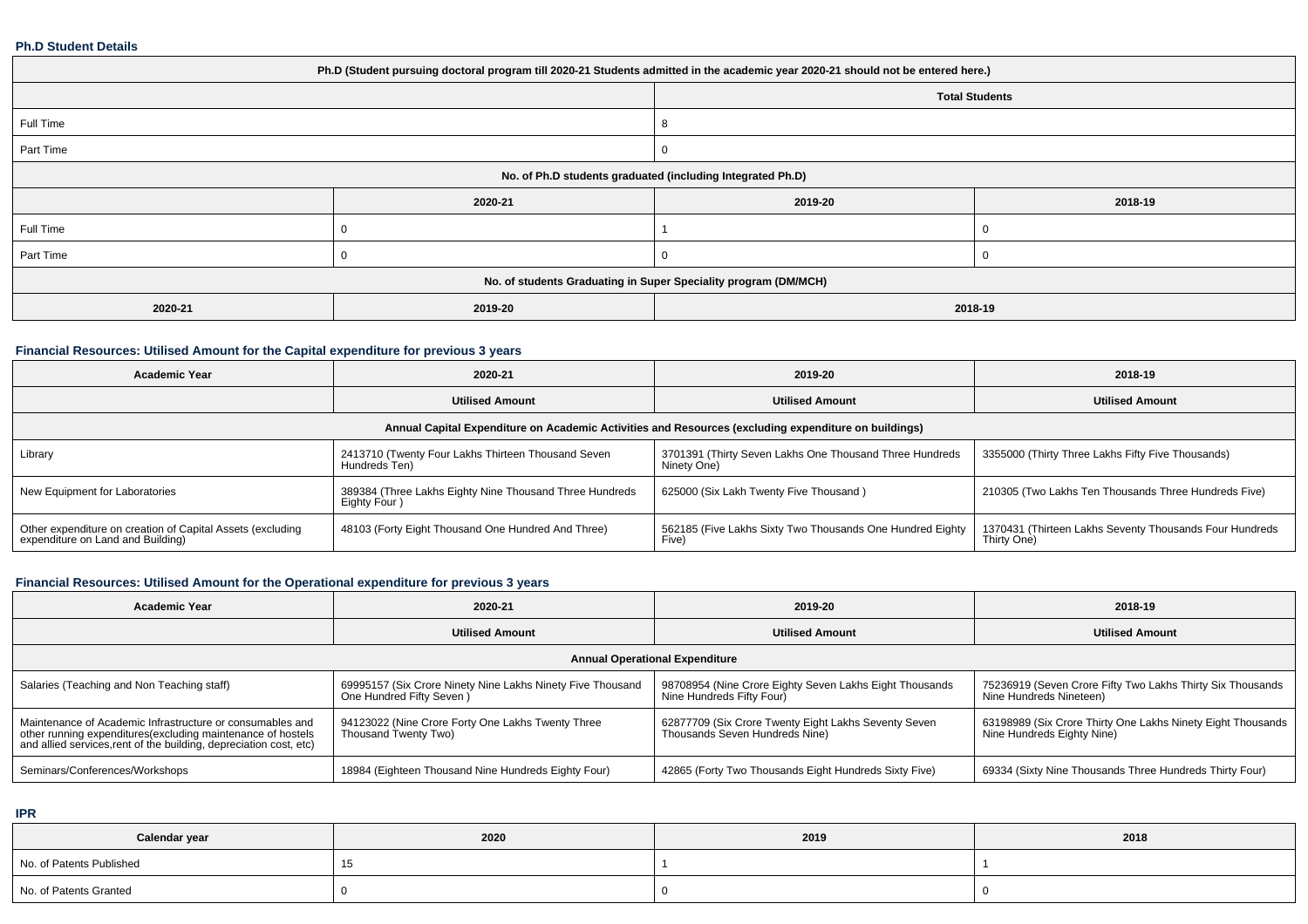#### **Sponsored Research Details**

| <b>Financial Year</b>                    | 2020-21                                              | 2019-20 | 2018-19                     |
|------------------------------------------|------------------------------------------------------|---------|-----------------------------|
| Total no. of Sponsored Projects          |                                                      |         |                             |
| Total no. of Funding Agencies            |                                                      |         |                             |
| Total Amount Received (Amount in Rupees) | 165684                                               |         | 266000                      |
| Amount Received in Words                 | One Lakh Sixty Five Thousand Six Hundred Eighty Four | Zero    | Two Lakh Sixty Six Thousand |

### **OPD Attendance & Bed Occupancy**

| 1. Average OPD attendance in the calendar vear 2020. | 197 |
|------------------------------------------------------|-----|
|------------------------------------------------------|-----|

### **PCS Facilities: Facilities of physically challenged students**

| 1. Do your institution buildings have Lifts/Ramps?                                                                                                         | Yes, more than 80% of the buildings |
|------------------------------------------------------------------------------------------------------------------------------------------------------------|-------------------------------------|
| 2. Do your institution have provision for walking aids, including wheelchairs and transportation from one building to another for<br>handicapped students? | Yes                                 |
| 3. Do your institution buildings have specially designed toilets for handicapped students?                                                                 | Yes, more than 80% of the buildings |

### **Faculty Details**

| Srno           | Name                                                    | Age | Designation | Gender | Qualification | Experience (In<br>Months) | <b>Currently working</b><br>with institution? | <b>Joining Date</b> | <b>Leaving Date</b>      | <b>Association type</b> |
|----------------|---------------------------------------------------------|-----|-------------|--------|---------------|---------------------------|-----------------------------------------------|---------------------|--------------------------|-------------------------|
|                | Palekar Umesh<br>Gopal                                  | 49  | Professor   | Male   | <b>MDS</b>    | 278                       | Yes                                           | 04-08-2017          | $\overline{\phantom{a}}$ | Regular                 |
| $\overline{2}$ | VIKHE DEEPAK M                                          | 38  | Reader      | Male   | <b>MDS</b>    | 108                       | Yes                                           | 19-07-2012          | $\sim$                   | Regular                 |
| 3              | <b>MADANSHETTY</b><br>PALLAVI<br><b>BASAVARAJ</b>       | 44  | Reader      | Male   | <b>MDS</b>    | 106                       | Yes                                           | 01-02-2019          | $\sim$                   | Regular                 |
| $\overline{4}$ | <b>SONKAR TANU</b><br>PRIYA                             | 35  | Lecturer    | Female | <b>MDS</b>    | 40                        | Yes                                           | 29-03-2018          | $\sim$                   | Regular                 |
| 5              | <b>KARWA SUKANYA</b><br>SANJAY                          | 27  | Other       | Female | <b>BDS</b>    | 52                        | Yes                                           | 07-03-2017          | $\overline{\phantom{a}}$ | Regular                 |
| 6              | PALEKAR APARNA<br><b>UMESH</b>                          | 49  | Professor   | Female | <b>MDS</b>    | 264                       | Yes                                           | 04-08-2017          | $\overline{\phantom{a}}$ | Regular                 |
| $\overline{7}$ | <b>BIRADAR</b><br><b>BASAWARAJ</b>                      | 42  | Professor   | Male   | <b>MDS</b>    | 158                       | Yes                                           | 01-09-2010          | $\overline{\phantom{a}}$ | Regular                 |
| 8              | ZENDE NILANJANA<br>SAMBHAJI                             | 30  | Lecturer    | Female | <b>MDS</b>    | 48                        | Yes                                           | 01-08-2017          | $\overline{\phantom{a}}$ | Regular                 |
| 9              | <b>SARNOT MAHAVIR</b><br>SANJAY                         | 30  | Lecturer    | Male   | <b>MDS</b>    | 47                        | Yes                                           | 21-08-2017          | $\overline{\phantom{a}}$ | Regular                 |
| 10             | <b>DESHPANDE</b><br><b>YOGITA</b><br><b>DNYANESHWAR</b> | 41  | Lecturer    | Female | <b>MDS</b>    | 50                        | No                                            | 22-05-2018          | 04-06-2021               | Regular                 |
| 11             | AHER KAWADE<br><b>UJWALA</b><br><b>VISHWASRAO</b>       | 44  | Lecturer    | Female | <b>MDS</b>    | 34                        | Yes                                           | 01-10-2018          | $\overline{\phantom{a}}$ | Regular                 |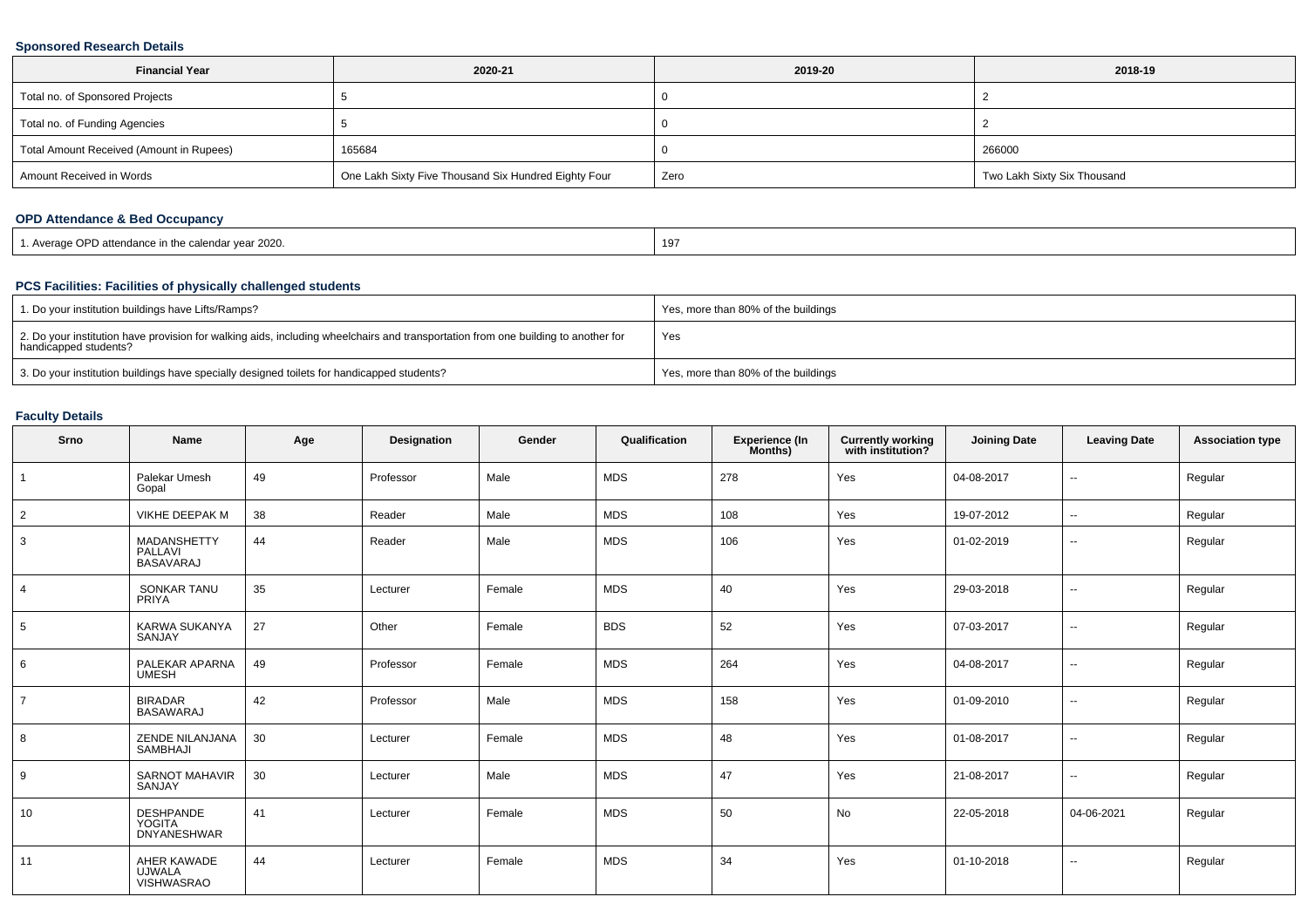| 12     | KAHAR ARCHANA<br><b>AMOLAK</b>                  | 39 | Lecturer  | Female | <b>BDS</b> | 187 | Yes | 31-12-2005 | $\sim$                   | Regular |
|--------|-------------------------------------------------|----|-----------|--------|------------|-----|-----|------------|--------------------------|---------|
| 13     | <b>MANI AMEET</b><br>MADAN                      | 47 | Professor | Male   | <b>MDS</b> | 171 | Yes | 09-03-2007 | $\sim$                   | Regular |
| 14     | ANARTHE RAJU<br>YADHV                           | 47 | Professor | Male   | <b>MDS</b> | 145 | Yes | 24-06-2009 | $\sim$                   | Regular |
| 15     | PENDYALA GOWRI                                  | 39 | Reader    | Female | <b>MDS</b> | 133 | Yes | 14-06-2010 | $\sim$                   | Regular |
| 16     | VADVADGI VINAY<br>Н                             | 48 | Reader    | Male   | <b>MDS</b> | 127 | Yes | 27-12-2010 | $\sim$                   | Regular |
| 17     | SACHDEVA<br>SHIVANI V                           | 38 | Reader    | Female | <b>MDS</b> | 108 | Yes | 04-08-2016 | $\sim$                   | Regular |
| 18     | <b>MUSTILWAR</b><br>RACHITA GOVIND              | 35 | Lecturer  | Female | <b>MDS</b> | 74  | Yes | 01-07-2017 | $\sim$                   | Regular |
| 19     | <b>KALE PREETI</b><br>PRAKASH                   | 30 | Lecturer  | Female | <b>MDS</b> | 25  | Yes | 25-07-2019 | $\sim$                   | Regular |
| 20     | SHAH SEEMIT<br><b>VINOD</b>                     | 47 | Professor | Male   | <b>MDS</b> | 238 | Yes | 08-07-2016 | $\sim$                   | Regular |
| 21     | DADHICH ANUJ<br>SHAILENDRA                      | 39 | Professor | Male   | <b>MDS</b> | 142 | Yes | 05-09-2013 | $\overline{\phantom{a}}$ | Regular |
| 22     | SALUJA HARISH                                   | 38 | Professor | Male   | <b>MDS</b> | 132 | Yes | 26-07-2010 | $\sim$                   | Regular |
| 23     | AHIRRAO<br>PADMAKAR<br><b>MURILIDHAR</b>        | 57 | Lecturer  | Male   | <b>BDS</b> | 276 | Yes | 14-07-1998 | $\overline{\phantom{a}}$ | Regular |
| 24     | KHANDELWAL<br><b>PULKIT</b>                     | 34 | Reader    | Male   | <b>MDS</b> | 71  | Yes | 22-04-2019 | $\sim$                   | Regular |
| 25     | <b>TOSHNIWAL</b><br>NANDLAL<br><b>GIRIJALAL</b> | 52 | Professor | Male   | <b>MDS</b> | 326 | Yes | 22-01-2003 | $\sim$                   | Regular |
| 26     | <b>MANI SHUBHANGI</b><br>AMEET                  | 45 | Professor | Female | <b>MDS</b> | 197 | Yes | 25-02-2005 | $\sim$                   | Regular |
| 27     | MOTE NILESH<br>RAMHARI                          | 40 | Professor | Male   | <b>MDS</b> | 167 | Yes | 10-08-2007 | $\sim$                   | Regular |
| 28     | DHANJANI VISHAL<br>MANOHARLAL                   | 40 | Reader    | Male   | <b>MDS</b> | 124 | No  | 27-11-2018 | 21-02-2021               | Regular |
| 29     | <b>MISHRA SUMEET</b><br><b>RABINDRANATH</b>     | 34 | Lecturer  | Male   | <b>MDS</b> | 36  | Yes | 05-07-2018 | $\sim$                   | Regular |
| 30     | PATIL RAHUL<br><b>BHAGWAT</b>                   | 42 | Professor | Male   | <b>MDS</b> | 172 | Yes | 01-12-2017 | $\overline{\phantom{a}}$ | Regular |
| 31     | THETE SANJAY<br>GANGADHAR                       | 48 | Reader    | Male   | <b>MDS</b> | 62  | Yes | 24-05-2016 | $\overline{\phantom{a}}$ | Regular |
| 32     | SABNIS SAURABH<br>LAXMIKANT                     | 34 | Reader    | Male   | <b>MDS</b> | 70  | Yes | 04-06-2019 | $\sim$                   | Regular |
| $33\,$ | MUNDE ANITA<br><b>DNYANOBA</b>                  | 50 | Professor | Female | <b>MDS</b> | 281 | Yes | 04-02-1998 | Щ,                       | Regular |
| 34     | FAROOQUI ANJUM<br>ARA                           | 39 | Reader    | Female | <b>MDS</b> | 100 | Yes | 01-04-2013 | $\overline{\phantom{a}}$ | Regular |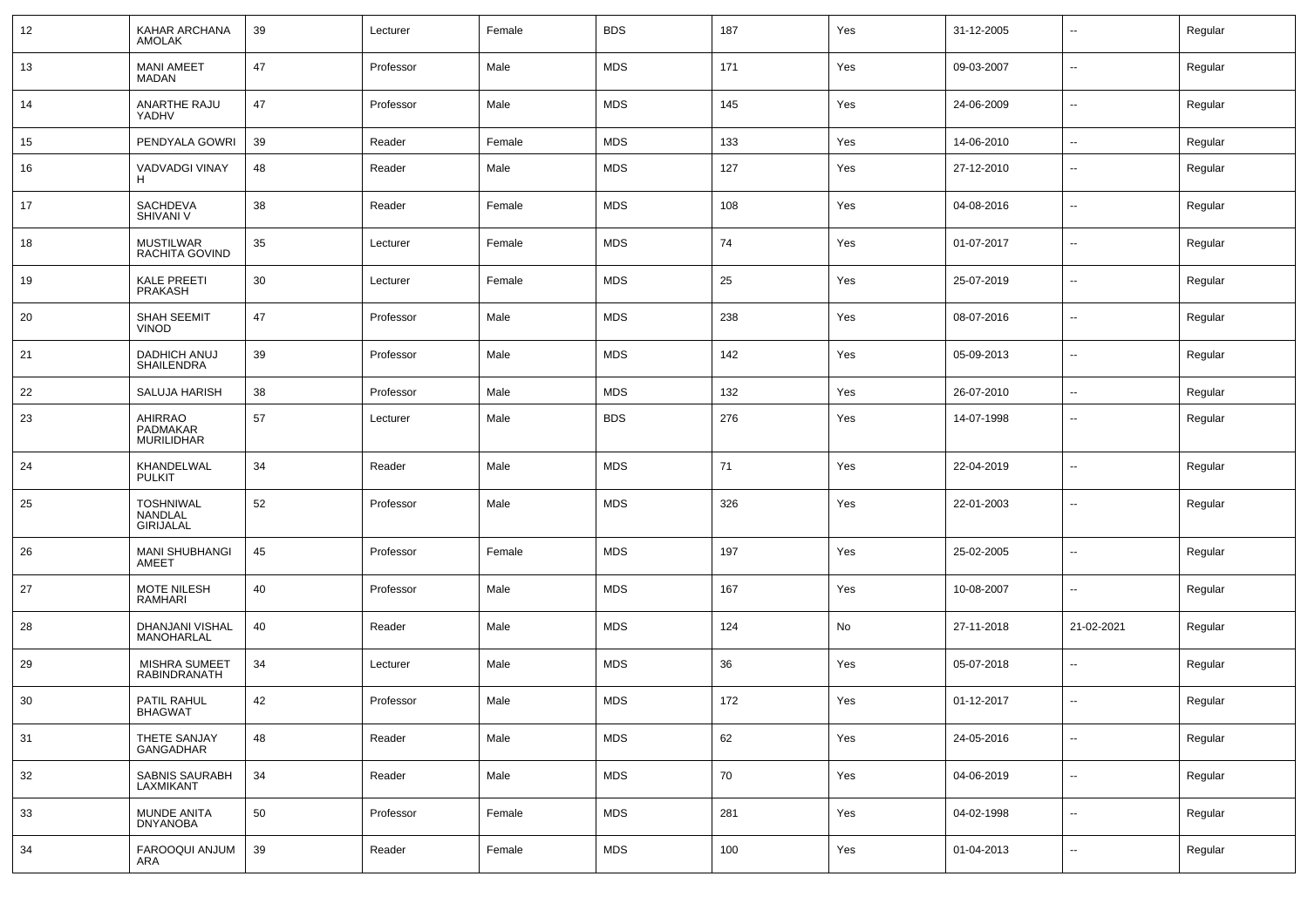| 35 | MISHRA SUNIL<br>SURENDRAPRASA<br>D                     | 35 | Reader    | Male   | <b>MDS</b> | 105 | Yes           | 07-10-2016 | --                       | Regular |
|----|--------------------------------------------------------|----|-----------|--------|------------|-----|---------------|------------|--------------------------|---------|
| 36 | <b>BIRADAR</b><br><b>SUDHARANI</b><br><b>BASAWARAJ</b> | 33 | Lecturer  | Female | <b>MDS</b> | 83  | Yes           | 12-08-2014 | $\overline{\phantom{a}}$ | Regular |
| 37 | <b>HARIHAR</b><br>LINGARAJ<br>SHRIKANT                 | 43 | Lecturer  | Male   | <b>MDS</b> | 32  | No            | 25-09-2018 | 11-05-2021               | Regular |
| 38 | <b>MOPAGAR</b><br>VIDDYASAGAR                          | 44 | Professor | Male   | <b>MDS</b> | 224 | Yes           | 02-08-2012 | $\overline{\phantom{a}}$ | Regular |
| 39 | <b>JOSHI SOURABH</b><br>RAMESH                         | 39 | Reader    | Male   | <b>MDS</b> | 133 | Yes           | 12-06-2010 | $\overline{\phantom{a}}$ | Regular |
| 40 | NARA ASHA<br>SHAMHULING                                | 42 | Reader    | Female | <b>MDS</b> | 123 | Yes           | 01-03-2017 | $\overline{\phantom{a}}$ | Regular |
| 41 | PADMAWAR<br>NEETA SURENDRA                             | 44 | Lecturer  | Female | <b>MDS</b> | 141 | Yes           | 01-07-2017 | $\overline{\phantom{a}}$ | Regular |
| 42 | <b>PADUBIDRI</b><br>MEGHNA JAYAKAR                     | 30 | Lecturer  | Female | <b>MDS</b> | 36  | Yes           | 06-07-2018 | $\overline{\phantom{a}}$ | Regular |
| 43 | <b>VIRAGI PRASHANT</b><br><b>SHRIKANT</b>              | 43 | Professor | Male   | <b>MDS</b> | 165 | Yes           | 03-07-2018 | Щ,                       | Regular |
| 44 | SYEDA NIKHAT<br><b>MOHAMMADI</b>                       | 41 | Lecturer  | Female | <b>MDS</b> | 55  | Yes           | 06-12-2016 | $\overline{\phantom{a}}$ | Regular |
| 45 | <b>SINGH MUKUND</b><br><b>VIR</b>                      | 44 | Reader    | Male   | <b>MDS</b> | 98  | Yes           | 02-03-2020 | $\overline{\phantom{a}}$ | Regular |
| 46 | <b>BORSE NIKHIL</b><br><b>NIMBADAS</b>                 | 34 | Reader    | Male   | <b>MDS</b> | 59  | Yes           | 02-07-2020 | $\overline{\phantom{a}}$ | Regular |
| 47 | <b>HARIDAS</b><br>ABHIJEET<br>SADASHIV                 | 35 | Lecturer  | Male   | <b>MDS</b> | 17  | Yes           | 06-02-2020 | $\overline{\phantom{a}}$ | Regular |
| 48 | NIPHADKAR<br><b>SUSHRUT SHARAD</b>                     | 29 | Lecturer  | Male   | <b>MDS</b> | 17  | Yes           | 29-02-2020 | $\overline{\phantom{a}}$ | Regular |
| 49 | <b>NEHA HAJIRA</b>                                     | 33 | Reader    | Female | <b>MDS</b> | 71  | Yes           | 04-09-2019 | $\sim$                   | Regular |
| 50 | <b>AGRAWAL</b><br>ANCHALA GAURAV                       | 35 | Lecturer  | Female | <b>MDS</b> | 15  | Yes           | 11-03-2020 | --                       | Regular |
| 51 | AGRAWAL<br><b>GAURAV PTALHAD</b>                       | 36 | Lecturer  | Male   | <b>MDS</b> | 64  | Yes           | 07-02-2020 | $\overline{\phantom{a}}$ | Regular |
| 52 | <b>GALPHADE</b><br>AMRUTA HIRAMAN                      | 28 | Lecturer  | Female | <b>MDS</b> | 13  | Yes           | 02-07-2020 | $\overline{\phantom{a}}$ | Regular |
| 53 | <b>LADE ASMITA</b><br>YOGESH                           | 36 | Lecturer  | Female | <b>MDS</b> | 21  | Yes           | 07-10-2019 | Щ,                       | Regular |
| 54 | SINGH DEEPAK<br>SHAILENDRA                             | 35 | Lecturer  | Male   | <b>MDS</b> | 18  | Yes           | 16-01-2020 | $\overline{\phantom{a}}$ | Regular |
| 55 | SONAWANE VIJAY<br><b>KISAN</b>                         | 37 | Reader    | Male   | <b>MDS</b> | 87  | Yes           | 04-02-2020 | Щ,                       | Regular |
| 56 | SANAP HARSHAL<br>MADHUKAR                              | 35 | Lecturer  | Male   | <b>MDS</b> | 15  | $\mathsf{No}$ | 04-02-2020 | 30-04-2021               | Regular |